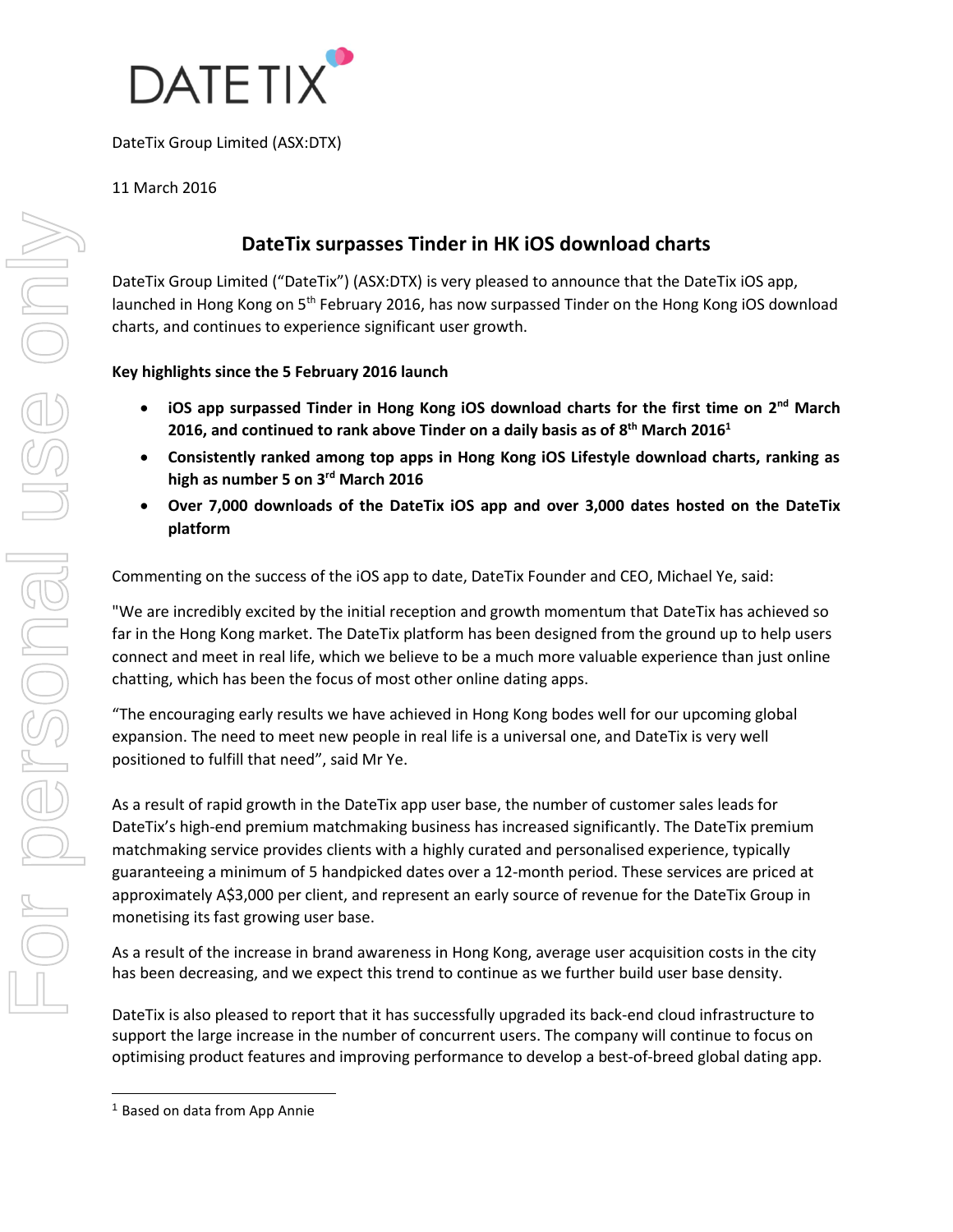

In preparation for the upcoming launch into the China market, DateTix is in the final stages of developing local customisations. As part of this, the company has further strengthened its China-based R&D team by making key engineering hires with deep experience in developing high traffic consumer apps. China represents a very large opportunity for the DateTix platform, with an estimated 200 million singles<sup>2</sup> and a fast growing online dating market that is expected to reach US\$1.6bn in 2016<sup>3</sup>.

Commenting on the growth strategy and outlook for DateTix, Mr Ye said:

"The DateTix technology platform is globally scalable and our business model is asset light, which enables us to rapidly roll out DateTix to multiple markets around the world in a relatively short period of time. We look forward with great anticipation as we continue to introduce DateTix to more users in our target markets each and every day, increasing local user density and facilitating meaningful connections. Once market leadership and user density has been achieved in a target market, our focus will turn to monetisation of our user base through a combination of online and offline revenue streams, and in doing so, building a world class business", said Mr Ye.

#### For further information, please contact:

| <b>Media</b> |
|--------------|
|              |

Eric Kuret Georgie Morell D: +61 7 3225 4598 | M: +61 417 311 335 D: +61 3 9591 8900 | M: +61 438 008 383 E: [eric.kuret@marketeye.com.au](mailto:eric.kuret@marketeye.com.au) E: [georgie.morell@marketeye.com.au](mailto:georgie.morell@marketeye.com.au)

Director, Market Eye Director Media & Communications, Market Eye

#### **About DateTix**

DateTix is a mobile marketplace that facilitates on-demand dates by connecting like-minded people who are nearby each other and free at the same times. With the tap of just a few buttons, DateTix members can quickly and effortlessly meet new people for casual dating, serious relationship, business networking and more, at nearby establishments for meals, drinks and other activities. DateTix has developed a proprietary matchmaking engine that algorithmically scores, ranks and matches people based on multiple dimensions of compatibility, including physical attributes, personality traits and date preferences, delivering highly personalised and relevant matches to each and every DateTix member. With an initial focus on major Asian cities, DateTix plans to build, grow and cultivate leading local mobile marketplaces for in person and on-demand dates in major cities around the world.

[http://www.datetix.com](http://www.datetix.com/)

<sup>2</sup> http://blogs.wsj.com/chinarealtime/2015/12/07/one-is-the-loneliest-number-chinas-single-population-nears-200-million/

<sup>3</sup> http://www.bloomberg.com/news/articles/2015-06-03/in-china-a-surfeit-of-online-dating-startups